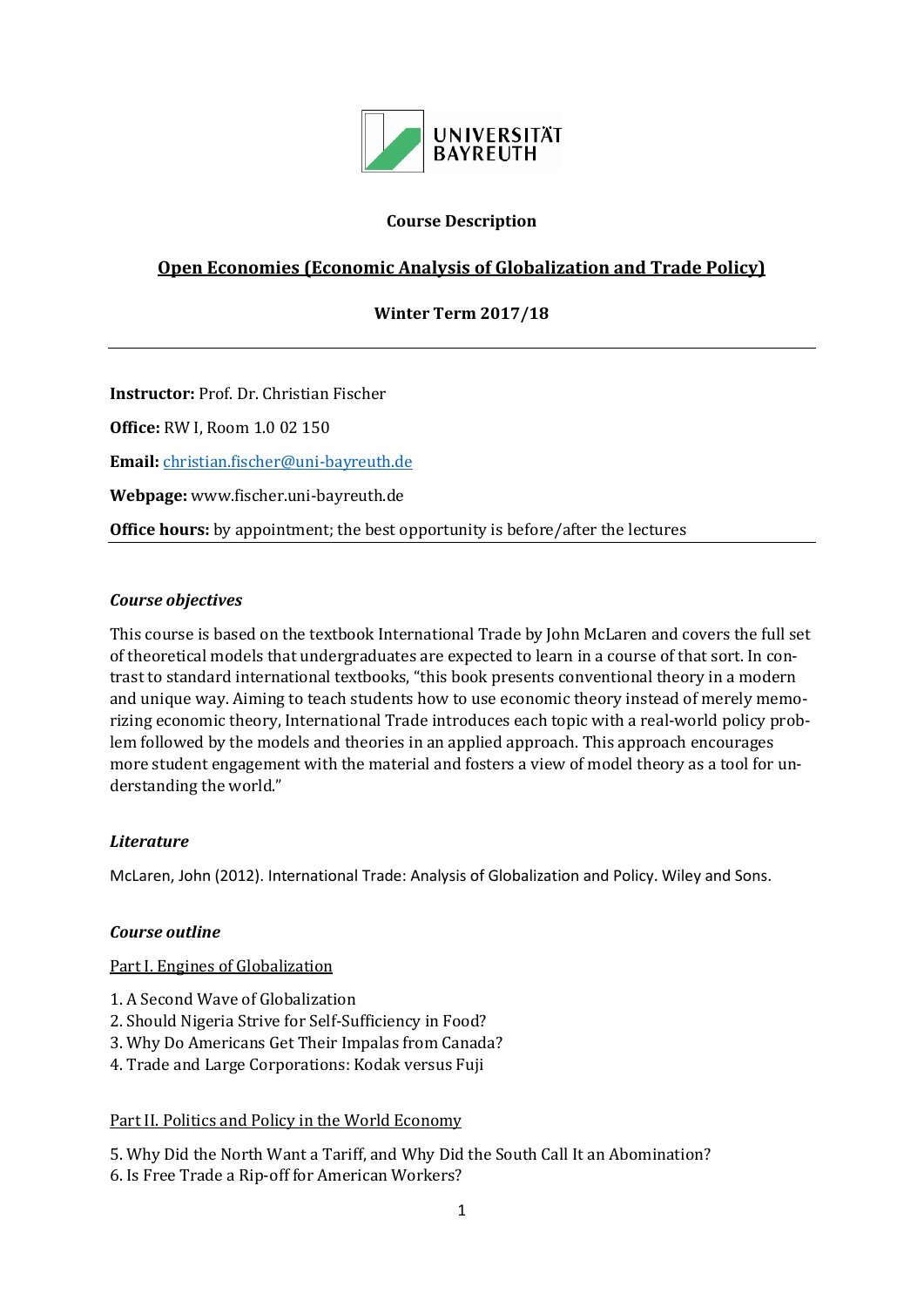- 7. Why Doesn't Our Government Want Us to Import Sugar?
- 8. Who Are the WTO, and What Do They Have Against Dolphins?
- 9. Should Developing-Country Governments Use Tariffs to Jump-start Growth?
- 10. Was Ronald Reagan Punked by Japanese Automakers?

## Part III. Current Controversies

- 11. Should the iPod Be Made in the United States?
- 12. Should We Build a Border Fence?
- 13. Trade and the Environment: Is Globalization Green?
- 14. Sweatshops and Child labor: Globalization and Human Rights
- 15. Is NAFTA a Betrayal of the Poor or a Path to Prosperity?

Part IV. Macroeconomic Aspects of Globalization

16. Is the Trade Deficit a Time Bomb?

17. Trade and Exchange Rates: Is the Renminbi the Culprit?

### *Grading*

Grading is based on:

- a) Presentation of one chapter in the course, either by oneself or in a small group of students (depending on the course size). For each chapter students have about 60 minutes to present the main ideas of each chapter, followed by 20 minutes of questions and discussion.  $($  ~ 50%)
- b) A brief test (about 10 minutes) after each chapter.  $(\sim 40\%)$
- c) Active participation in the course.  $(\sim 10\%)$  There will be no final exam.

#### *Organization*

Introductory Lecture 17th October 2017, 10.15h – 11.45h, S 54 (RW II)

In the introductory lecture, a chapter will be assigned to each student (students can choose among the chapters 2 – 17). Attendance at this date is compulsory, if students want to successfully participate in the course.

**Registration:** After the assignment of topics, registration has to be made via CampusOnline until 31st October 2017.

| <b>Student Presentations</b> | Weekly, starting from 14th November 2017                    |
|------------------------------|-------------------------------------------------------------|
|                              | 12.30h – 14.00h $\overline{AND}$ 14.15h-15.45h, S 62 (RW I) |

Every Tuesday we will discuss two chapters from the textbook.

Please note: The language of the course is English.